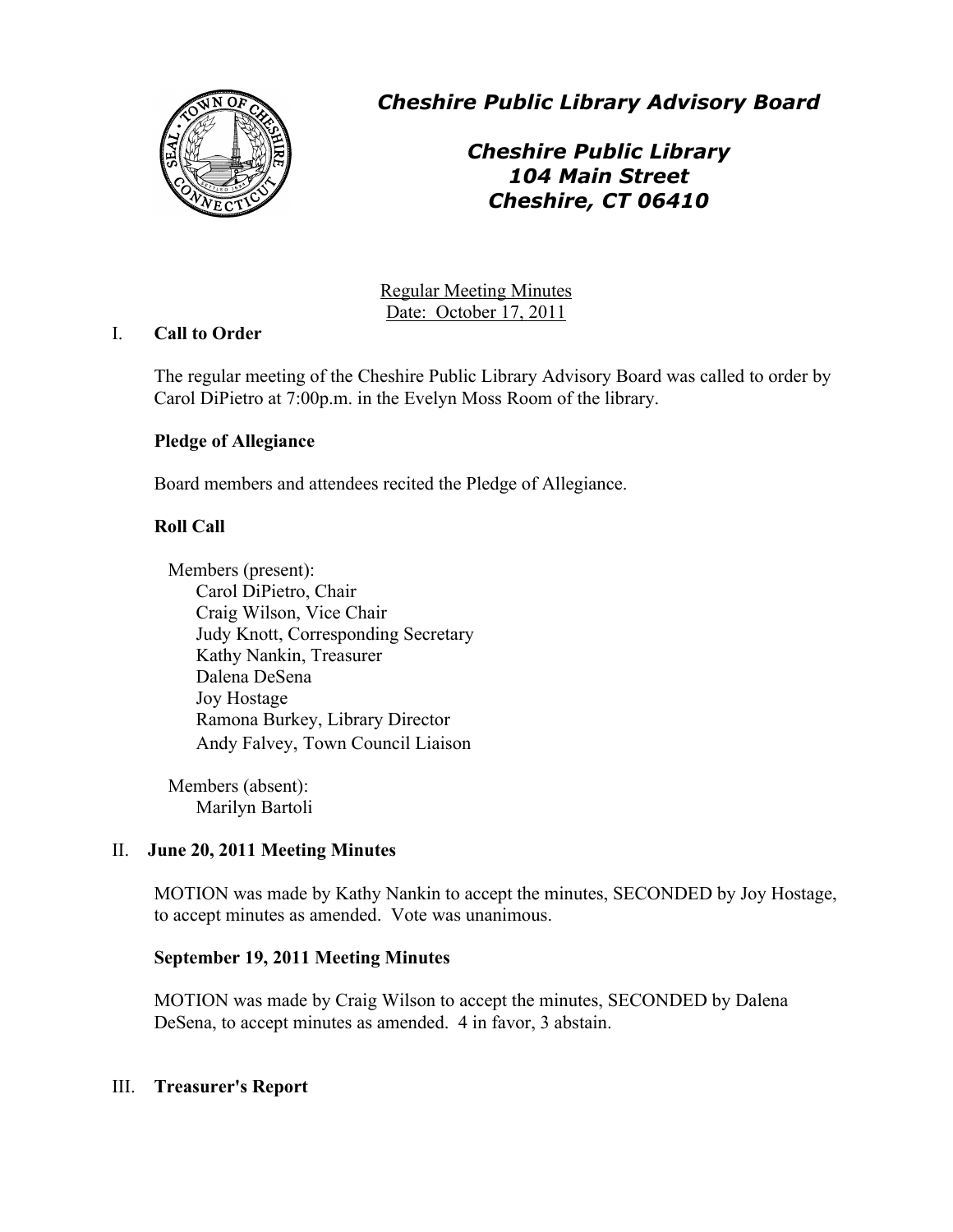## CHESHIRE PUBLIC LIBRARY ADVISORY BOARD

Mrs. Nankin reported:

The account balance is \$ 1470.00.

#### IV. **Reports of Committees**

1. School-Library Partnership

Carol DiPietro relayed the following report from Sue Hartley:

- **Staffing**: The Children's Staff is happy to welcome Nicole to our Library. Kelly and Sue are working with Nicole on programming for the upper elementary and teen groups. Nicole has been shadowing on the Children's Desk and also learning more about Circulation operations from Noureen.
- **Computers:** Mary D. was able to solve the lock down problems with the AWE computers in the Children's Room, so they did not have to be returned to the company for problem resolution. Sue hopes to continue to work with Doug from 5K Technology; she would love to have more computers in the Children's Room.
- **Weeding books**: Cindy continues to weed the easy non-fiction section. Children's non-fiction is weeded. Kirsten (volunteer) and Sue are starting to weed the juvenile fiction section. There were 883 children's books weeded in September. Kirsten has been helpful with the weeding project. Dale Bernadoni, a former elementary principal and friend of Fellis Jordan took all remaining summer t-shirts and about 200 books to send to an orphans' school in Africa.
- **Outreach and Class Visits:** The Nursery School delivery system continues to be very successful. The Stork Club also receives books for their monthly curriculum. Norton 1<sup>st</sup> graders visited on 9/20 for National Library Card month. They sent a lovely message and notebook of pictures as a thank you.
- **Meetings:** SOAR roundtable Services for Older Adults.
- **September meeting:** Grandparent Services in the Library. Agencies and materials that will assist grandparents. May include support groups, books, websites, etc.
- **October presentation:** Abby Stokes, author of *Is this thing On? A Computer Handbook for Late Bloomers, Technophobes, and the Kicking and Screaming.* Excellent program. Her compelling points: 1) Only go as fast as the slowest person in the class. 2) Class runs 2 hours; take breaks every 40 minutes. Need correct posture and to move your eyes around. Do exercises for your eyes and hands. 3) Keep humor in your program. 4) Keep a notebook of your computer activities; work on computer in the morning and at the same time each day; work on the computer shorter time periods rather than a long period. 5) Offer refreshments at your program. Abby is currently doing workshops on teaching e-book use to librarians, holding meeting like a petting zoo. She also does webinars. Mrs. Burkey reported the possibility of Abby Stokes doing an adult program for library patrons.
- 2. Funding Resources (Mr. Wilson) No report.
- 3. Marketing Plan: (Mr. Wilson) The Marketing Plan is complete. There is no need to keep it as a line item.
- V. **Communications**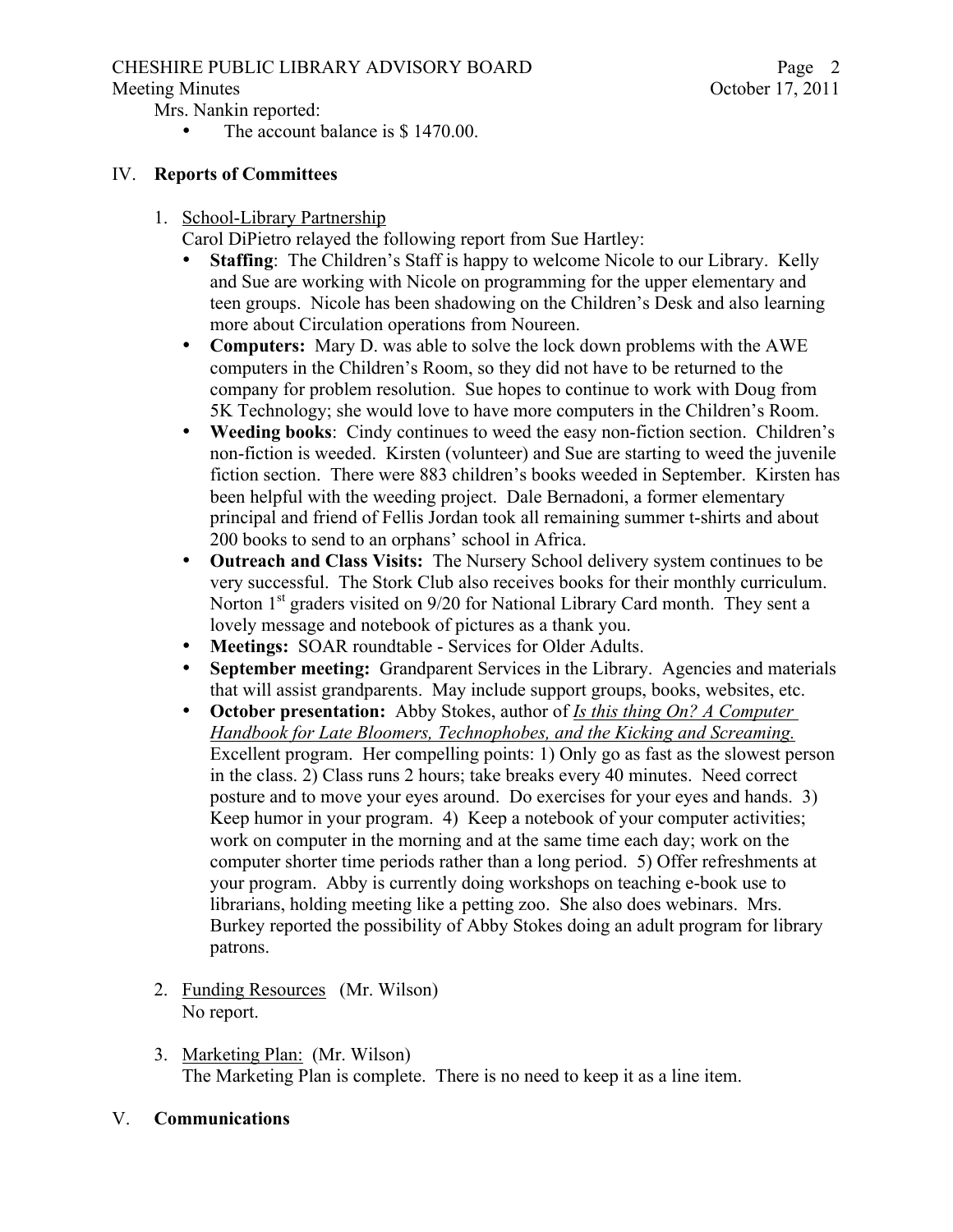#### CHESHIRE PUBLIC LIBRARY ADVISORY BOARD Meeting Minutes October 17, 2011

Mrs. DiPietro also received the following publications:

- American Library Association (ALA) "Building Common Ground"
- Public Library Association (PLA) Conference Information 3/13-17/2012
- Sept/Oct. American Libraries magazine magazine of the American Library Association.
- The Voice 9/11 publication

Mrs. DiPietro received various e-mails this summer, including the following information:

- ALTAFF (Association of Library Trustees, Advocates, Friends and Foundations):
	- $\triangleright$  Regarding trustees and town charter changes
	- $\triangleright$  Young professionals and junior boards (forming a group of 18-30 year olds)
	- $\triangleright$  E-newsletter
	- $\triangleright$  Friends group and trustees
	- $\triangleright$  Probation period
- American Library Direct
	- $\triangleright$  E-newsletter of the ALA
	- $\geq$  1802 Heirloom Recipe Contest 10/4-11/1
- E-mails from the Cheshire Public Library announcing programs and News from the Cheshire Public Library.

## VI. **Report of the Chair –** Carol DiPietro

- The Book Sale will be held next Thursday Saturday, with a special preview night for Friends of the Library. If you are able to help out, they would appreciate your assistance.
- *Cheshire Reads One Book One Town* event will be held on Thursday, November 3, 2011. Carlos Eire, the author of *Learning to Die in Miami – Confessions of a Refuge Boy,* will be presenting at 7pm. Prior to the presentation, there will be an hour-long concert of Cuban music and followed by a reception catered by New Haven restaurant Safra. If you haven't done so, please sign up.
- Signed a grant proposal to the CT Community Foundation Herbst Fund for a replacement microfilm reader/printer.

## VII. **Report of the Library Director –** Ramona Burkey

See attached report.

## **Technology**

Our RFID conversion stations were delivered today (earlier than expected); still waiting for our tags to be shipped. Once the tags arrive and 3M installs our conversion stations, we can begin tagging our collection. We will be hosting an RFID tagging "class" and reception at 6:00 on Monday, November 21 (before the Library Board meeting). Please join us if you plan to become a tagging volunteer.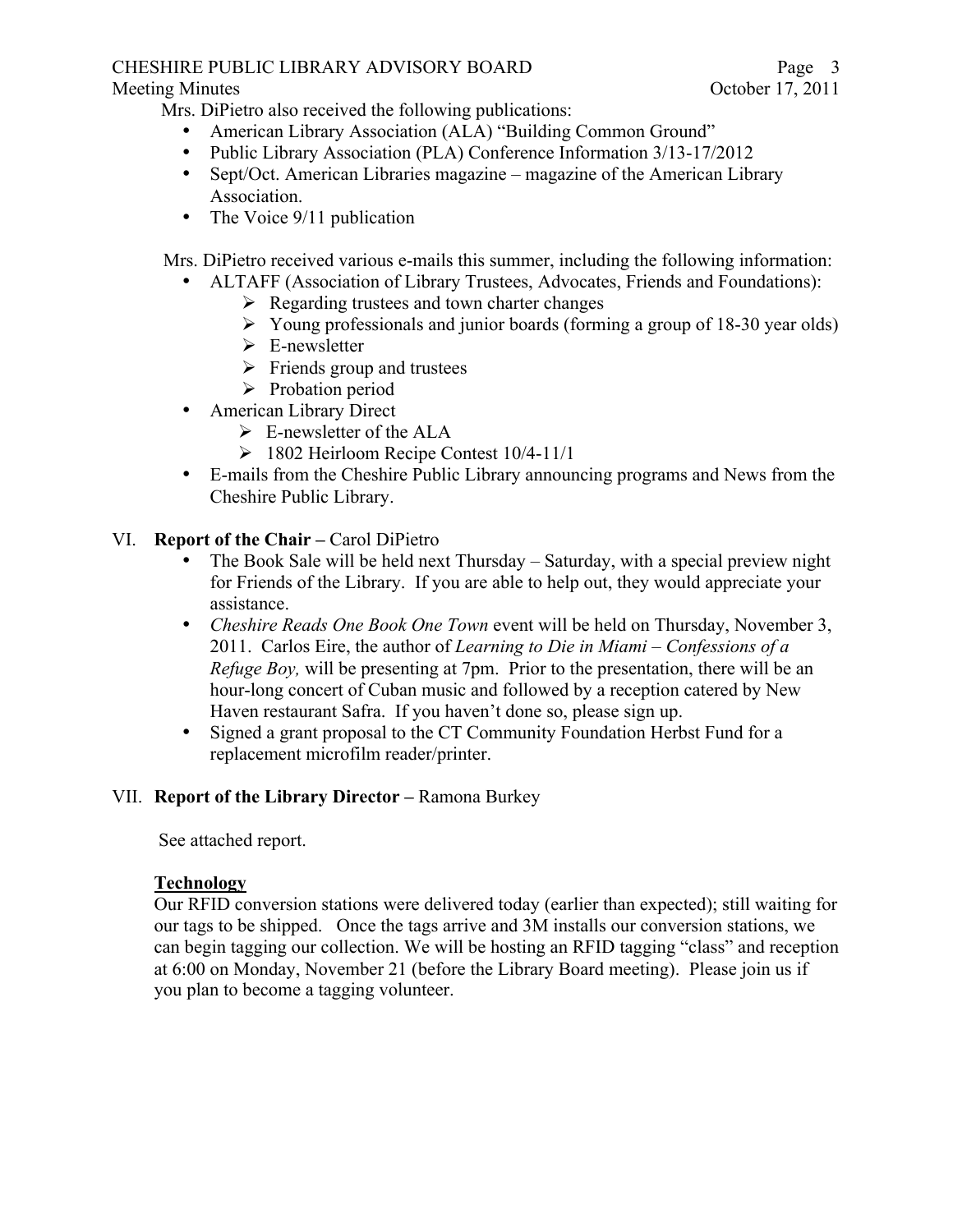## **Programs and Services**

September's circulation was 36,549 items. Circulation of downloadable materials was up 45% over September 2010, due largely in part to the fact that our eBooks are now compatible with the Amazon Kindle. Our children's educational programs are very popular and well-attended – we now offer the following: "Mother Goose Time" – birth to 30 months; Family Play Time – ages 1 to 3 years; Friday Fun – ages  $2\frac{1}{2}$  to  $3\frac{1}{2}$ ; Story Time – ages  $3\frac{1}{2}$  to 5 years.

Thus far, we have 89 participants signed up to attend this year's "Cheshire Reads: One Book, One Town" event on Thursday, November 3. Author and Yale professor Carlos Eire will discuss his newest memoir, *Learning to Die in Miami*. Cuban music, art and food will also be featured that evening. Limit to 140 attendees.

Don't miss these upcoming programs (see www.cheshirelibrary.org for more info): --Friends of the Library Semi-Annual Book Sale: October 20-22 in the Mary Baldwin Room. Preview Night for members only is Wednesday, October 19. Are you a member? --"The College Maze: The Financial Process" – Thursday, October 27 at 7:00 p.m.

--"Face book Fundamentals" – Tuesday, November 1 at 7:00 p.m.

--November's "Austen Addicts" title is Sense and Sensibility.

--"Cholesterol: What it Means and How to Manage It" – Thursday, Nov. 10 at 7:00 p.m. Holiday closing: The library will be closed on Friday, November 11 for Veteran's Day. We will be open on Saturday, November 12.

#### **Personnel**

Staff member Robin Aitro is being recognized this year for 25 years of service to the Town of Cheshire. Congratulations, Robin!

#### **Budget**

The Town Council accepted and appropriated the \$50,000 construction grant from the State Library on October 11. I have mailed the signed grant contract to the State Library and should receive it back within a couple of weeks, after which point we can begin lining up contractors and nailing down the schedule for the reconfiguration.

#### **Buildings and Grounds**

A portico will be built over the back steps of the library over the next few weeks. Please be advised that foot traffic from the parking lot may be diverted to the front (Main Street) entrance periodically, for safety reasons.

#### **Other/Meetings**

Mrs. Burkey attended the following meetings: a town Executive Safety Committee meeting; a Cheshire Rotary Club dinner meeting; a meeting with an Eagle Scout troop leader; two Town Technology Study Group meetings; a monthly meeting with the Town Manager; a meeting with our 3M RFID representative; an LCI Finance Committee meeting; a statewide eBook Task Force meeting; a monthly Library Managers meeting; and an LCI Patron Interface Task Force meeting;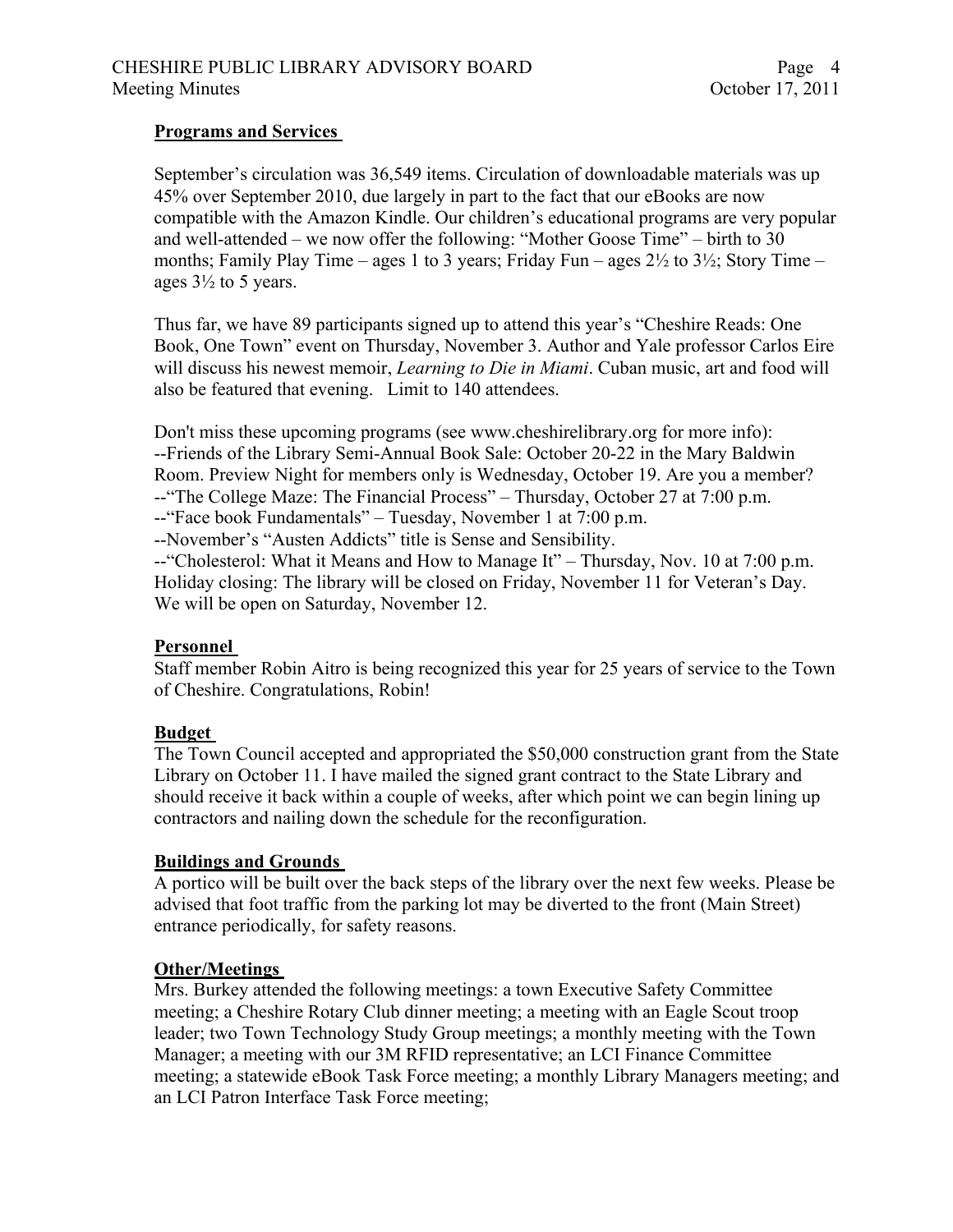#### CHESHIRE PUBLIC LIBRARY ADVISORY BOARD Meeting Minutes October 17, 2011

#### IX. **Unfinished Business**

At the September 19, 2011 meeting, Mrs. DiPietro proposed the following Library Advisory Board meeting dates for 2012: Jan. 23, Feb. 27, Mar. 19, Apr. 23, May 21, June 18, July and August if needed, Sept. 24, Oct. 15, Nov. 19, and Dec. 17.

MOTION was made by Craig Wilson to accept the 2012 meeting dates, SECONDED by Judy Knott. Vote was unanimous.

Mrs. Hostage asked about the upcoming holidays and decorating the library. She had contact with Jo-Ann Vitarelli of the Suburban Garden Club. Mrs. Hostage suggested that Mrs. Burkey make a formal written request for their help with the holiday decorations.

Mrs. Burkey met with Mark Dickinson, Troop Leader of Boy Scout Troop 1, about the possibility of his troop doing an exterior sign. They also discussed possible community service activities for the troop, such as RFID tagging.

#### X. **New Business**

Mrs. Burkey mentioned the need to form a committee to review the Library's Strategic Plan. This committee will be added to the agenda of first meeting in 2012.

Mrs. Hostage asked the Town Council Liaison (Andy Falvey) for an update.

Mr. Falvey reported:

- Town Council approved the RFID grant.
- Portico is going to be built over the back stairs.
- They have been going through the Capital Budget process.
- All members of Town Council are running for re-election. Mr. Falvey encouraged people to go out and vote on Nov.  $8<sup>th</sup>$ . There will be two referendum items on the ballot this year: 1) Paving Roads – on-going item. 2) Wastewater Treatment Plant Upgrade – 4 year project costing up to \$30 million. Plant must be updated to meet state-mandated items and follow state and federal laws. The Town Council is trying to receive a portion of the cost from the state due to the presence of the prisons in our town.
- The League of Women's Voters are hosting a Town Council Candidates Forum on Wed.,  $10/19/11$  at 6pm at Town Hall.
- There are no pressing issues regarding the town's operations at this time.
- Budget season starts after the election. Town departments are working on their budgets. Concerned that this will be a very difficult budget year.

Mrs. Hostage shared:

- The Connecticut State Library Board has a new chair John Barry from Southington.
- An article in The New York Times, Sunday, July 31, 2011 about libraries being tourist spots now: "European Sanctuaries, Not Just for Scholars."